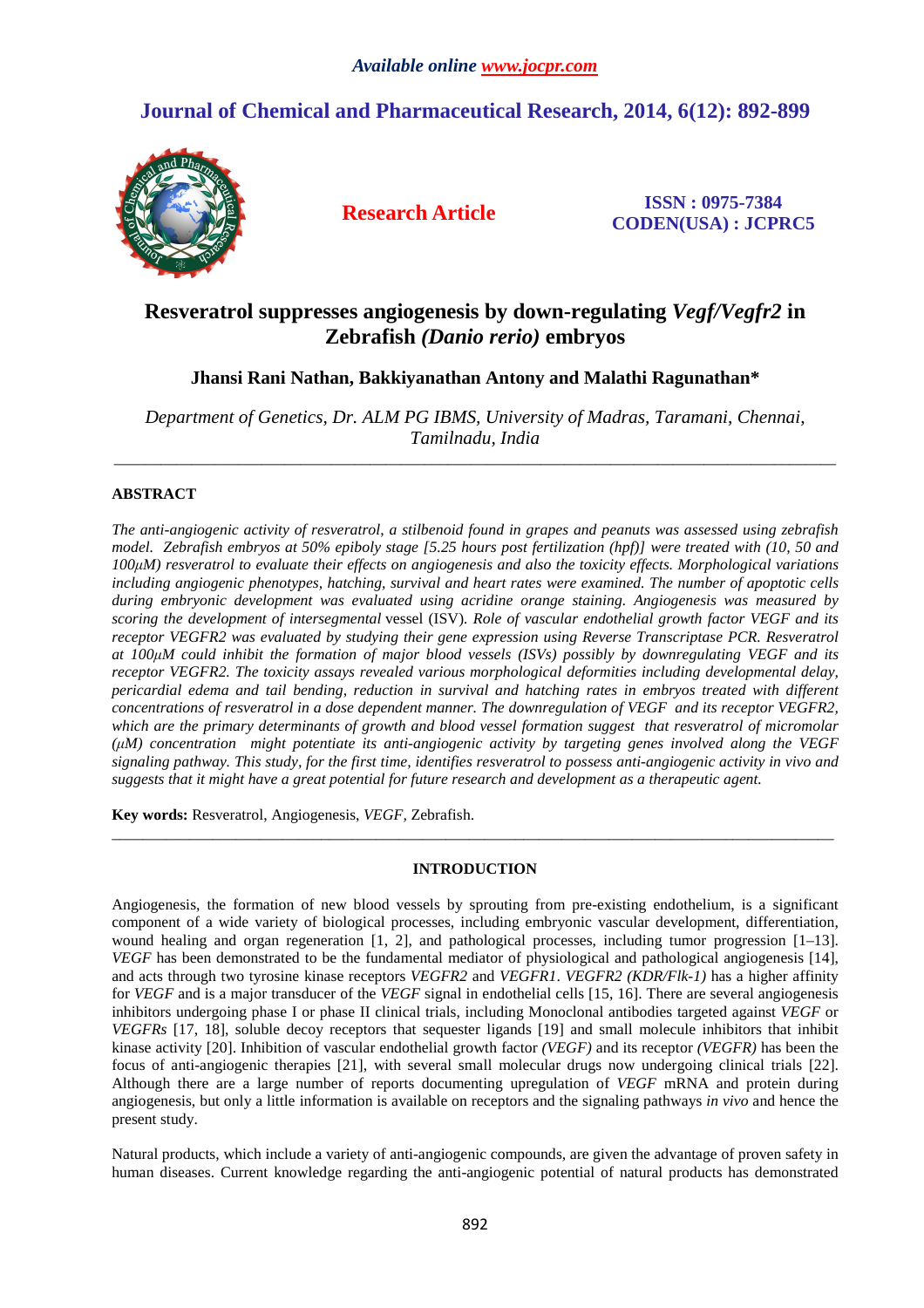that flavonoid constituents in Gingko biloba and Genistein (a soy isoflavone) are considered to exert potent antiangiogenic property [23, 24]. *VEGF* is viewed as an attractive therapeutic target for the development of novel antitumour agents [25]. Another area of intense research is to develop vascular-disrupting agents that can disrupt the existing tumour vasculature and causing tumor cell necrosis [26, 27]. Resveratrol (Res, trans-3, 5, 4' trihydroxystilbene), a constituent of red wine and vegetables is known to possess antioxidant, antiplateletaggregation, anticancer, and anti-angiogenic activities [28]. Recently, resveratrol is reported to suppress angiogenesis by down-regulating *FGF-2* and *VEGF*-induced neovascularization *in vivo* [29]. Reports suggest that resveratrol could inhibit bovine aorta endothelial cell proliferation, migration and tube formation *in vitro* [30]. However the impact of resveratrol on developing embryos or fetus or the teratogenic effect of this compound is not known. In the present study, we have used zebrafish embryonic model to study the phenotypic changes induced by resveratrol when used in higher doses and also to evaluate its anti-angiogenic activity targeting receptor tyrosine kinase possibly by reducing the expression of *VEGF/VEGFR2* along the signaling cascade.

*\_\_\_\_\_\_\_\_\_\_\_\_\_\_\_\_\_\_\_\_\_\_\_\_\_\_\_\_\_\_\_\_\_\_\_\_\_\_\_\_\_\_\_\_\_\_\_\_\_\_\_\_\_\_\_\_\_\_\_\_\_\_\_\_\_\_\_\_\_\_\_\_\_\_\_\_\_\_*

Zebrafish (*Danio rerio*) is fast becoming a powerful model for drug discovery [31, 32]. Many cardiovascular, antiangiogenic, and anticancer drugs elicit similar responses in zebrafish embryos as in mammalian systems [31]. Zebrafish is extensively used to screen developmental changes because of its small embryo size; large clutch size and permeability to small molecules, further it develops *ex utero,* offering visual access to most stages throughout development [33, 34] and the maternal effects due to small molecules will not affect the embryonic development. In particular, it is a perfect model for studying angiogenesis because the formation of blood vessels could be easily visualized and evaluation of blood flow is extremely easy to score in the zebrafish embryo, making it an attractive model. Circulation begins around 30 hpf and is present in the major blood vessels namely intersegmental vessel (ISV), cardinal vein (CV) and sub interstitial vessels (SIV). It is possible to study the effects of various chemicals on all aspects of vascular formation in a transparent animal [35] and these chemicals can be added directly to the fish water or injected into embryos and the toxicity evaluated.

With the view to evaluate the anti-angiogenic potential of resveratrol and the toxicity effects, we studied changes in the morphology of the embryos including the formation of blood vessels (ISVs) by varying the concentrations (10, 50 and 100µM). Interestingly blood vessels have been regressed and also many phenotypic abnormalities such as yolk sac enlargement, tail bending etc., have been observed at lower concentrations. Thus resveratrol at micromolar (µM) concentration could possibly exert its anti-angiogenic effect through inhibition of *VEGF* signaling and might be used for pharmacological intervention in angiogenic disorders.

## **EXPERIMENTAL SECTION**

## *2.1. Maintenance of zebrafish and embryos*

Zebrafish (wildtype) were obtained from local suppliers and maintained at  $28^{\circ}$ C on a 14 hours light/10 hour dark cycle in 40 liters glass tanks with 4 females and 8 males in separate tanks. Embryos were collected by natural spawning with 2:1 male to female ratio [36] and staged according to Kimmel et al [37]. Embryo stage is denoted as hours post fertilization (hpf).

## *2.2. Drug treatment*

Resveratrol (Sigma, USA) was dissolved in DMSO at stock concentrations of 5mM and then diluted with dose concentrations of  $10\mu$ M,  $50\mu$ M and  $100 \mu$ M directly to the embryo media in a 6 well culture plate in which the synchronized embryos at 50% epiboly stage, were arranged by pipette, 20 embryos per well containing 2ml of embryo medium in each well. To study vessel formation and gene expression, different set of embryos were treated with resveratrol of dose concentrations 10, 50 and 100 $\mu$ M. Control embryos were treated with 2ml embryo medium with < 1% DMSO.

## *2.3. Morphology of zebrafish embryos*

The embryos were maintained in individual wells of culture plates at 28° C until 72 hpf after drug treatment, and were visually inspected for viability, hatching rate, gross morphological defects and circulation. Phenotypic variations, survival rates and hatching rates of embryos with or without chorion under both normal and treated with resveratrol after 24, 48 and 72 hpf were examined using stereo-microscope (Euromax). Images were recorded and stored using a digital camera and image acquisition software attached to a computer.

## *2.4. Acridine orange staining*

Acridine orange (AO) is a vital dye often used as a marker of apoptotic cells in zebrafish [38]. The occurrence of apoptotic cells during the first 4 days of zebrafish embryonic development has been studied and quantified previously by using acridine orange staining. The live embryos at 72 hpf were dechorionated and soaked in embryo medium containing 2 mg/ml acridine orange at 28ºC for 30 minutes. Embryos were washed with embryo medium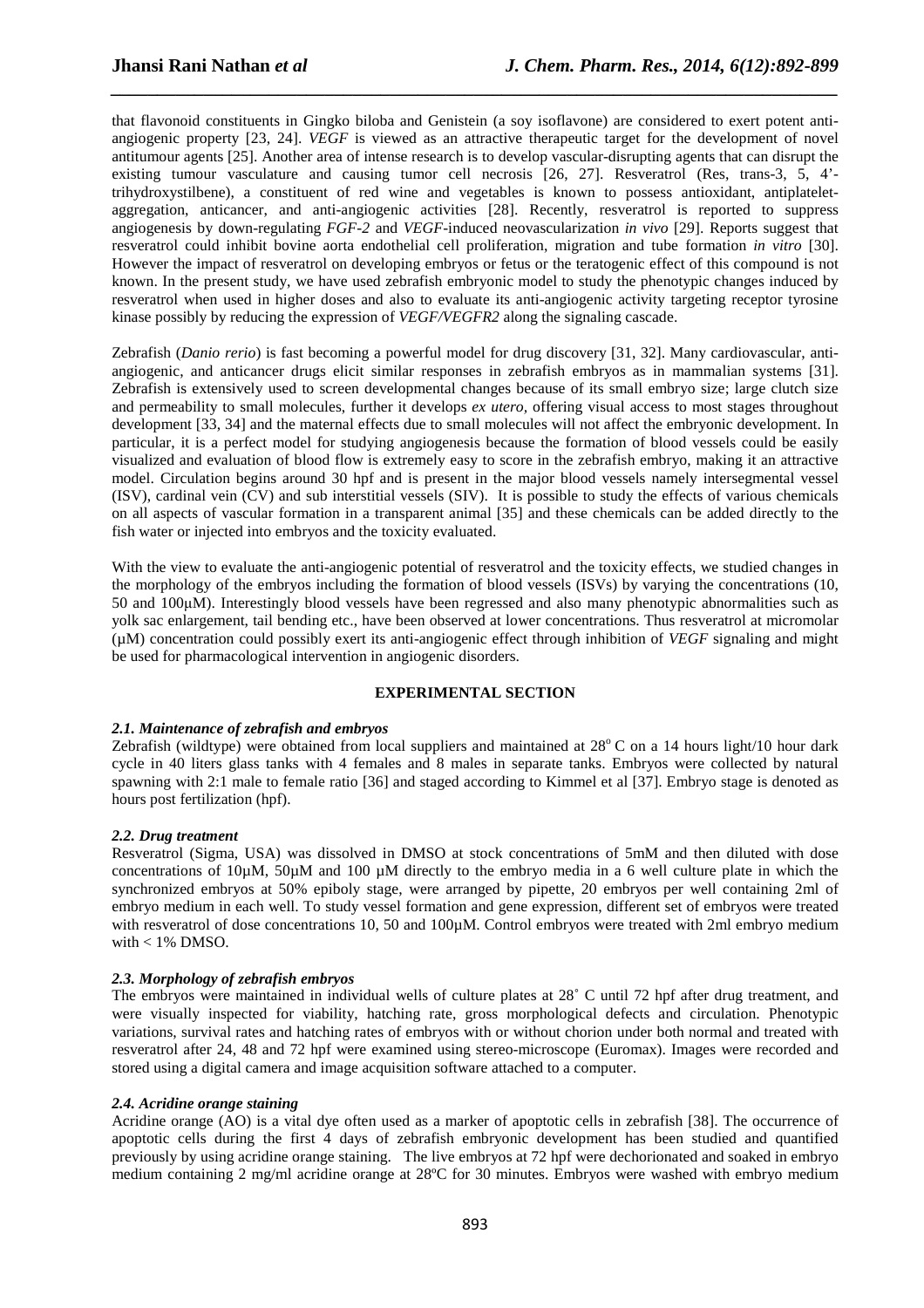eight times 5 minutes each, anesthetized with tricaine, and fluorescent signals were detected using fluorescence microscope.

*\_\_\_\_\_\_\_\_\_\_\_\_\_\_\_\_\_\_\_\_\_\_\_\_\_\_\_\_\_\_\_\_\_\_\_\_\_\_\_\_\_\_\_\_\_\_\_\_\_\_\_\_\_\_\_\_\_\_\_\_\_\_\_\_\_\_\_\_\_\_\_\_\_\_\_\_\_\_*

### *2.5. RBC staining*

Staining of red blood cells (RBC) was performed by incubating embryos at 72 hpf in with o-dianisidine (Sigma, USA) after treating with resveratrol. Embryos were dechorionated with protease (1 mg/mL). Incubated for half an hour at 28°C and then washed using embryo medium for 3-4 times. Fixed in 4% paraformaldehyde for half an hour at RT and washed with PBS for 3-4 times. Fixed embryos were stained in dark using o-dianisidine (0.6 mg/mL), 0.01M sodium acetate (pH 4.5), 0.65%  $H_2O_2$ , and 40% (v/v) ethanol. After 30 min they were washed with PBS for 3-4 times and examined using compound microscope (Nikon Eclipse E200, USA) and photographed.

#### *2.6. Total RNA extraction and reverse transcription*

Total RNA was extracted from 120 zebrafish embryos (72 hpf) of each treatment group using the Tri reagent (Sigma, USA) in accordance with the manufacturer's instructions. RNA was reverse transcribed to single-strand cDNA using MMuLV Reverse transcriptase (50µg/µl) [NEB, Hitchin, United Kingdom]. PCR was carried out using Amplicon Master Mix kit. Primers sequences used in the study are given in Table 1.

#### **Table 1: Primers used in the study**

| <b>Primers</b> | <b>Forward primer</b>          | Reverse primer              |
|----------------|--------------------------------|-----------------------------|
| VEGF-A         | 5'-ctcctccatctgtctgctgtaaag-3' | 5'-ctctctgagcaaggctcacag-3' |
| VEGFR2         | 5'-ggtgaagaaggacgatgagg-3'     | 5'-acaggaatgttgctgctgct-3'  |
| $B-Actin$      | 5'-ttcaccaccacagccgaaaga-3'    | 5'-taccgcaagattccataccca-3' |

#### **RESULTS**

#### *3.1. Phenotypic abnormalities*

Zebrafish embryos treated with resveratrol of various concentrations (10, 50 and 100µM) generated a series of phenotypic variants with developmental delay, the most prominent being delayed hatching, pericardial edema and tail bending. Control embryos hatched normally after 48 hpf; whereas embryos treated with 100µM concentration did not hatch even after 72 hpf (Figure 1 H and L). Tail bending was another prominent phenotype; 50µM treated embryos possessed tail bending and tail kinking (Figure 1 G and K respectively). Enlargement of pericardial sac was observed in few embryos at 10µM concentration (Figure 1 J).



Figure 1: Morphological features of resveratrol treated embryos at 24, 48 and 72 hpf. (A, E and I) control group, (B, C and D) developmental delay, (F) Whole body curvature, (G and K) Tail bending and Tail kinking respectively (arrow), (H, L) Delayed hatching, (J) Severe pericardial edema (arrow).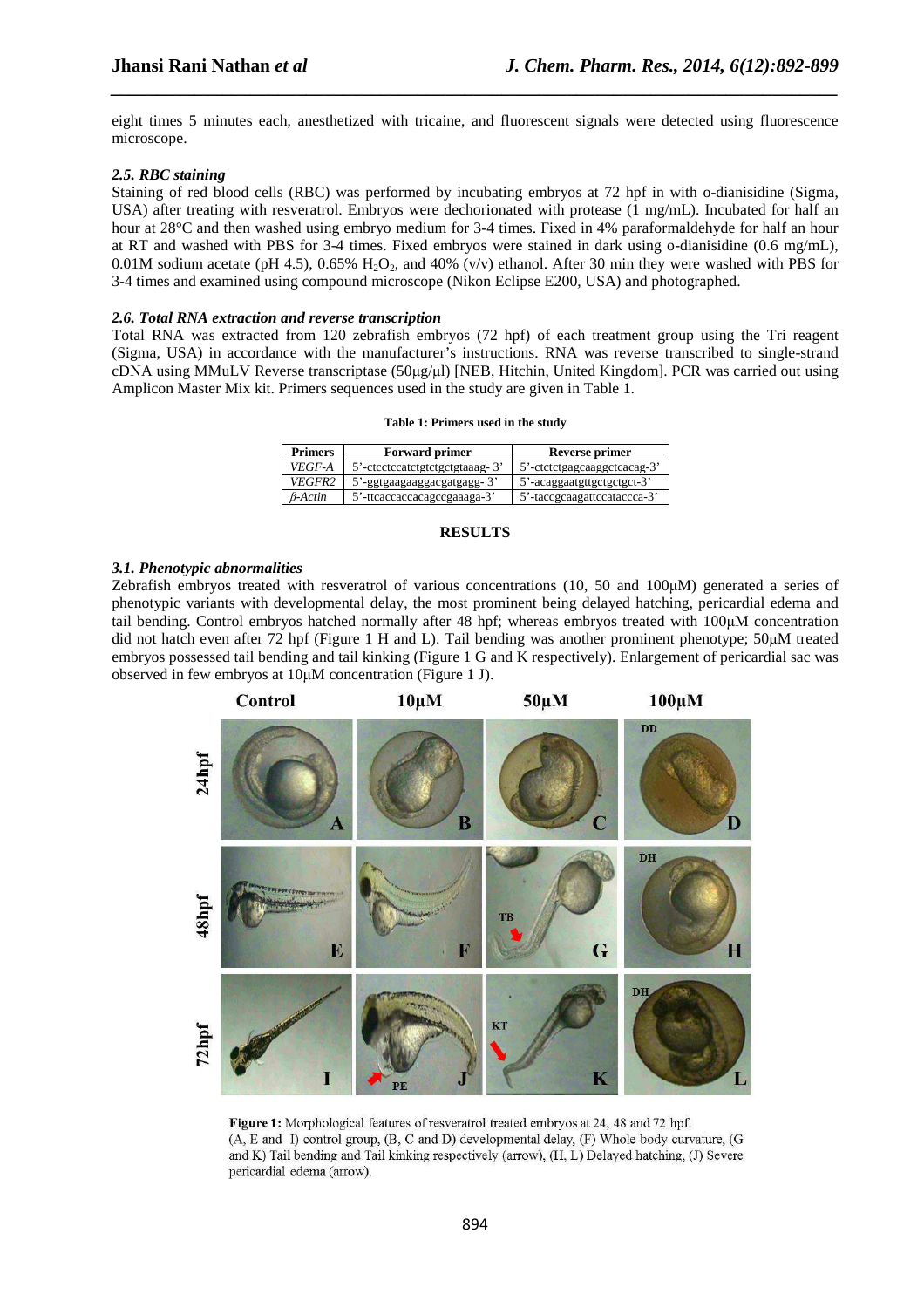Survival rates also decreased at higher concentrations (30% decrease at 100µM concentration) (Figure 2) suggestive of toxicity effects produced by resveratrol. Hatching rates of embryos treated with 100µM resveratrol were significantly lower (90%) than control (Figure 3). Heart rates decreased with increasing concentration of resveratrol, control had 185 beats/min at 72 hpf whereas 100 $\mu$ M treated embryos had only 155 beats/min. Resveratrol significantly affected the heart rates in a concentration dependent manner.

*\_\_\_\_\_\_\_\_\_\_\_\_\_\_\_\_\_\_\_\_\_\_\_\_\_\_\_\_\_\_\_\_\_\_\_\_\_\_\_\_\_\_\_\_\_\_\_\_\_\_\_\_\_\_\_\_\_\_\_\_\_\_\_\_\_\_\_\_\_\_\_\_\_\_\_\_\_\_*



Figure 2: Embryos (at 50% epiboly stage) were incubated in various concentrations of resveratrol, and the survival rates were recorded at 24, 48 and 72hpf. Survival rate of embryos decreased in concentration dependent manner. The death of an embryo was defined as no visual heart beat. Each bar represents the mean  $\pm$  SEM of three independent observations. represents statistical significance between control versus compounds treatment groups at p<0.05 level using Student's-Newman-Keul's test.



Figure 3: Embryos (at 50% epiboly stage) were incubated in various concentrations of resveratrol, and the hatching rates were recorded at 24. 48 and 72hpf. Hatching rate of embryos decreased with increasing concentration of resveratrol. Each bar represents the mean  $\pm$  SEM of three independent observations. '\*' represents statistical significance between control versus compounds treatment groups at p<0.05 level using Student's-Newman-Keul's test.



concentrations of resveratrol, and the heart beats/min were recorded at 24, 48 and 72hpf. Heart rate of embryos decreased in concentration dependent manner. Each bar represents the mean  $\pm$  SEM of three independent observations. " represents statistical significance between control versus compound treatment groups at p<0.05 level using Student's-Newman-Keul's test.

Our study also manifested that inhibition of *VEGF/VEGFR2* in zebrafish embryos could result in severe developmental defects. Resveratrol affected the development of zebrafish in a highly significant manner. The areas primarily affected were tail, heart, yolk sac. In our previous studies using zebrafish, theophylline, a methylxanthine induced several abnormal phenotypes with bent tail, malformed eyes or no eye development; developmental delay with complete absence of vasculature was also observed [39] and Genistein, a naturally occurring isoflavonoid in soybeans is also found to inhibit the growth of intersegmental vessels in zebrafish demonstrating its anti-angiogenic activity [40].

#### *3.2. Acridine orange staining*

To clarify whether the reduction of cell viability and anti-angiogenesis at high concentrations of resveratrol is related to apoptosis, we stained the embryos with acridine orange. Embryos were subjected to various concentrations of resveratrol (10, 50 and 100µM) for 72 hpf and subjected to acridine orange staining. The developmental defects observed in brain, eyes, tail etc., could be due to several possible mechanisms such as increased cell death, reduced cell proliferation and endothelial cell migration. Control embryos showed no changes or less apoptotic cells (Figure 5 A and E) whereas minimal changes were recorded with 10µM resveratrol (Figure 5 B and F), but intense staining was observed towards the yolk sac in many embryos when treated with 50 $\mu$ M resveratrol (Figure 5 G). Excessive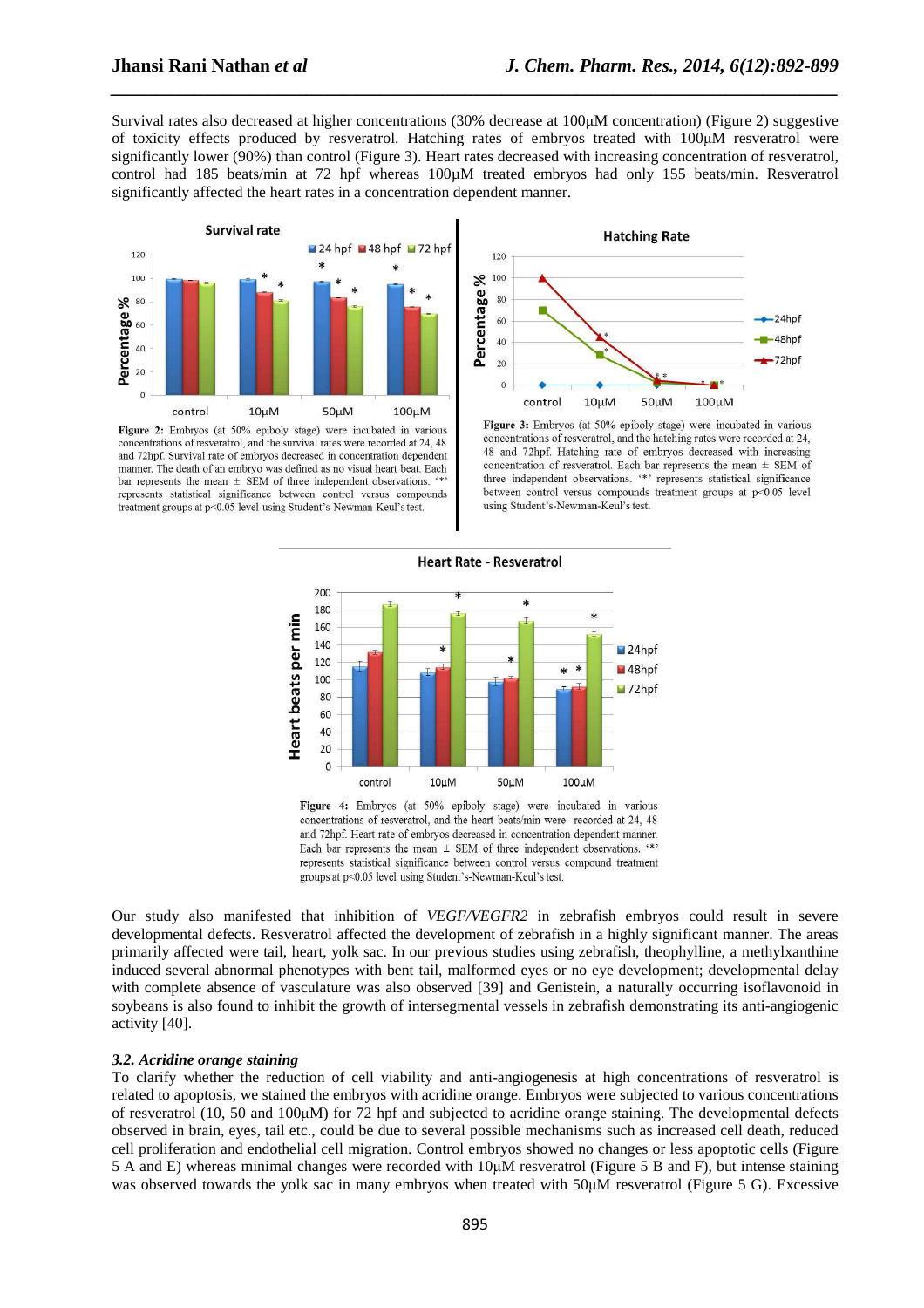staining was observed in the tail region especially towards the caudal fin in embryos treated with 100µM resveratrol at 72 hpf (Figure 5 D and H).

*\_\_\_\_\_\_\_\_\_\_\_\_\_\_\_\_\_\_\_\_\_\_\_\_\_\_\_\_\_\_\_\_\_\_\_\_\_\_\_\_\_\_\_\_\_\_\_\_\_\_\_\_\_\_\_\_\_\_\_\_\_\_\_\_\_\_\_\_\_\_\_\_\_\_\_\_\_\_*



Figure 5: Control embryos showing no or less apoptotic cells, whereas  $50\mu$ M resveratrol treated embryos shows few apoptotic cells in tail and yolk region and 100µM treated embryos shows increased apoptosis in tail (red arrow)

Acridine orange (AO) exhibits metachromatic fluorescence that is sensitive to DNA conformation, making it useful for detecting apoptotic cells [41]. AO is a cell-permeant nucleic acid intercalating dye that emits green fluorescence when bound to dsDNA and red fluorescence when bound to ssDNA or RNA. Because the intact membrane of live cells excludes charged dyes such as propidium iodide (PI), short incubation with this dye results in selective labeling of dead cells, while live cells show minimal uptake [42]. In our study, acridine orange staining revealed the apoptotic potential of resveratrol in which the tail region was mostly affected when compared to control group.





Figure 6: RBC staining: angiogenesis is compromised when resveratrol concentration is increased. A) Control embryos showing normal vascular development (arrows), B) Intensity of ISVs is slightly reduced, C) ISVs sprouting is irregular and reduced and D) Complete absence of ISVs indicating reduced angiogenesis at 100µM. Each bar represents the mean ± SEM of three independent observations. "\*" represents statistical significance between control versus compound treatment groups at p<0.05 level using Student's-Newman-Keul's test.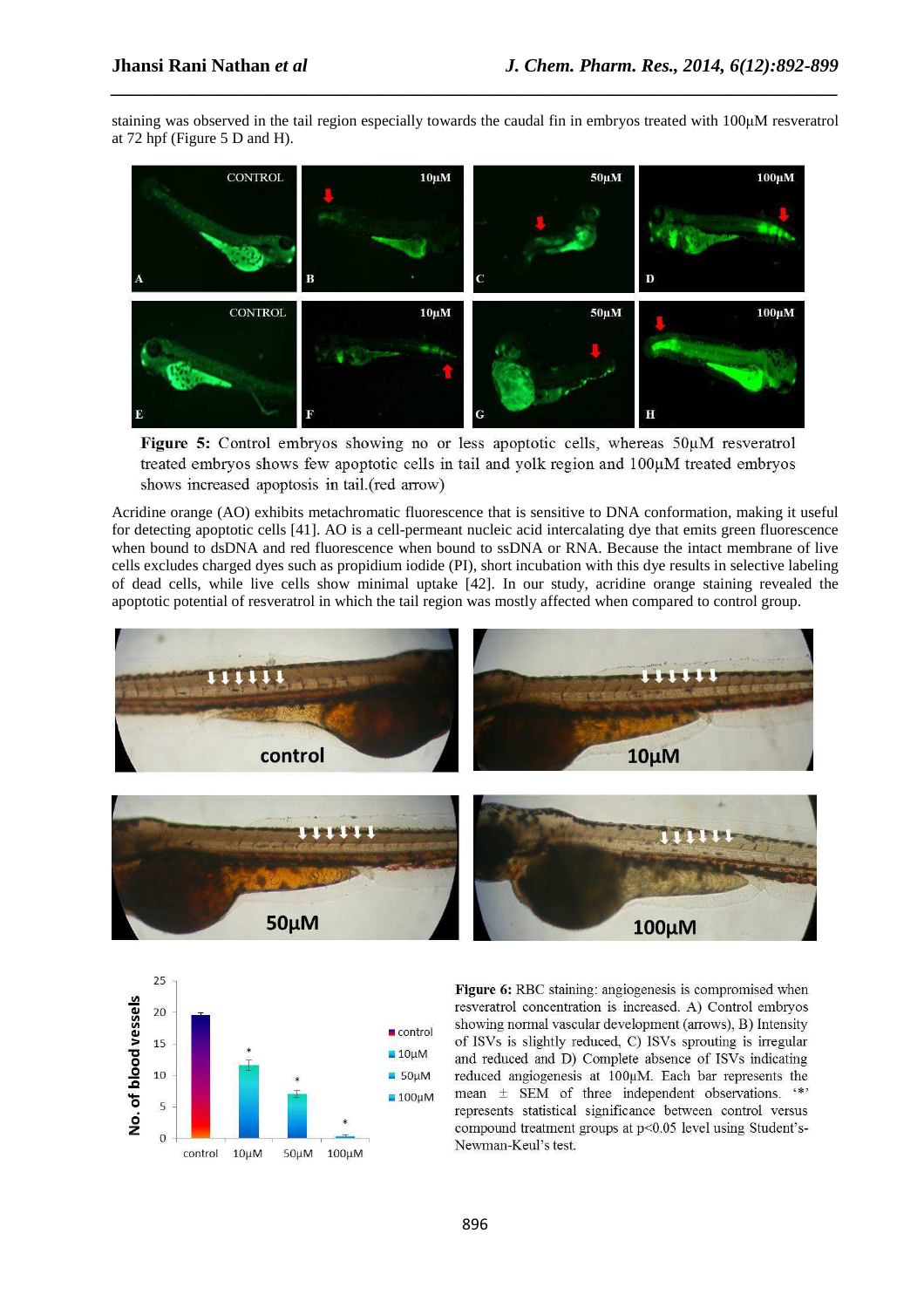## *3.3. Anti-angiogenic effect of resveratrol in zebrafish embryos*

We used RBC staining to evaluate the effects of resveratrol on the blood vessel patterning in zebrafish model. Zebrafish embryos were treated with different concentrations of resveratrol (10, 50 and 100 µM) at 50% epiboly stage and maintained till 72 hpf. Figure 6 illustrates the formation of intersegmental vessels (ISV; shown with arrows) in zebrafish. At 72 hpf, a significant reduction in the number of complete ISVs and angiogenic sprouts was observed in resveratrol treated groups when compared to control group (Figure 5 A), with the moderate reduction at 10 and 50 µM resveratrol groups (Figure 5 B and C) and greatest reduction at 100 µM resveratrol groups (Figure 5 D). These results demonstrate that resveratrol has the ability to inhibit ISVs but have to be further confirmed with transgenic model.

*\_\_\_\_\_\_\_\_\_\_\_\_\_\_\_\_\_\_\_\_\_\_\_\_\_\_\_\_\_\_\_\_\_\_\_\_\_\_\_\_\_\_\_\_\_\_\_\_\_\_\_\_\_\_\_\_\_\_\_\_\_\_\_\_\_\_\_\_\_\_\_\_\_\_\_\_\_\_*

Our study provides novel insight into the mechanisms of action of resveratrol in a living organism. Therefore, we further explored their anti-angiogenic effects and found that resveratrol could disrupt major blood vessels *in vivo*  through RBC staining. It is interesting to note that the observed regression in the blood vessels of the embryos was towards the outer edges of the ISVs, indicating perhaps that newly formed blood vessels are the targets of resveratrol. ISVs reduced to nearly 90% when treated with 100µM resveratrol treated embryos. The RBC staining assay allowed a more sensitive detection of vascular defects [43, 44] and by this means, we performed, to our knowledge, the largest forward genetic screen for blood vessels involved in angiogenesis. Taken together, our indepth study on resveratrol in zebrafish embryos suggests that this flavanoid has the potential to inhibit angiogenesis which further lead to deformities in developing embryos at micromolar ( $\mu$ M) concentration. Results were similar to a previous study in which resveratrol showed anti-angiogenic and vascular-targeting activities using *in vivo* models [45] and also Myricetin, a flavonol inhibited ISV formation and down-regulated *VEGF-A* expression in zebrafish embryos [46].

#### *3.4. Down-regulation of VEGF/VEGFR-2 mRNA in zebrafish embryos*

We examined the mRNA expression of *VEGF* and *VEGFR2* in embryos treated with resveratrol of different concentrations using RT-PCR. Distinct differences in the expression of both *VEGF* and *VEGFR2* mRNAs between resveratrol treated groups (10, 50 and 100  $\mu$ M) and the control group was observed. Interestingly both these genes were down-regulated (Figure 7) when treated with resveratrol of 100µM with a significant reduction in the mRNA levels even at lower concentration of 50 µM. There was less reduction in *VEGF* and *VEGFR2* at 10µM concentration almost similar to that obtained with control.





The data indicates that resveratrol suppressed the expression of *VEGF* and *VEGFR2* in embryos in a concentrationdependent manner. Thus resveratrol could inhibit the formation of major blood vessels probably by down-regulating *VEGF/VEGFR2* mRNA expression. Our research intensively focuses on the inhibitory effects of resveratrol on ISVs development in response to *VEGF/VEGFR2* gene expression. Phenotypic changes of angiogenesis always involve in angiogenesis- related signaling pathways. *VEGF* is a potent pro-angiogenic factor that stimulates endothelial cell proliferation, migration and tube formation, some key events of the angiogenic process [47]. The biologically relevant *VEGF* signaling events are mainly mediated by *VEGFR2* [47–50]. Strong evidences are there to demonstrate that blocking the activity of *VEGFR2* can limit the ability of angiogenesis [48], and *VEGFR* inhibitors are a promising class of angiogenesis treatment drugs [49]. In the present study, we investigated whether resveratrol, a natural polyphenol compound found in various plants including grapes and their related products, could inhibit blood vessel formation in embryonic zebrafish model and act as an angiogenesis inhibitor. We found that a half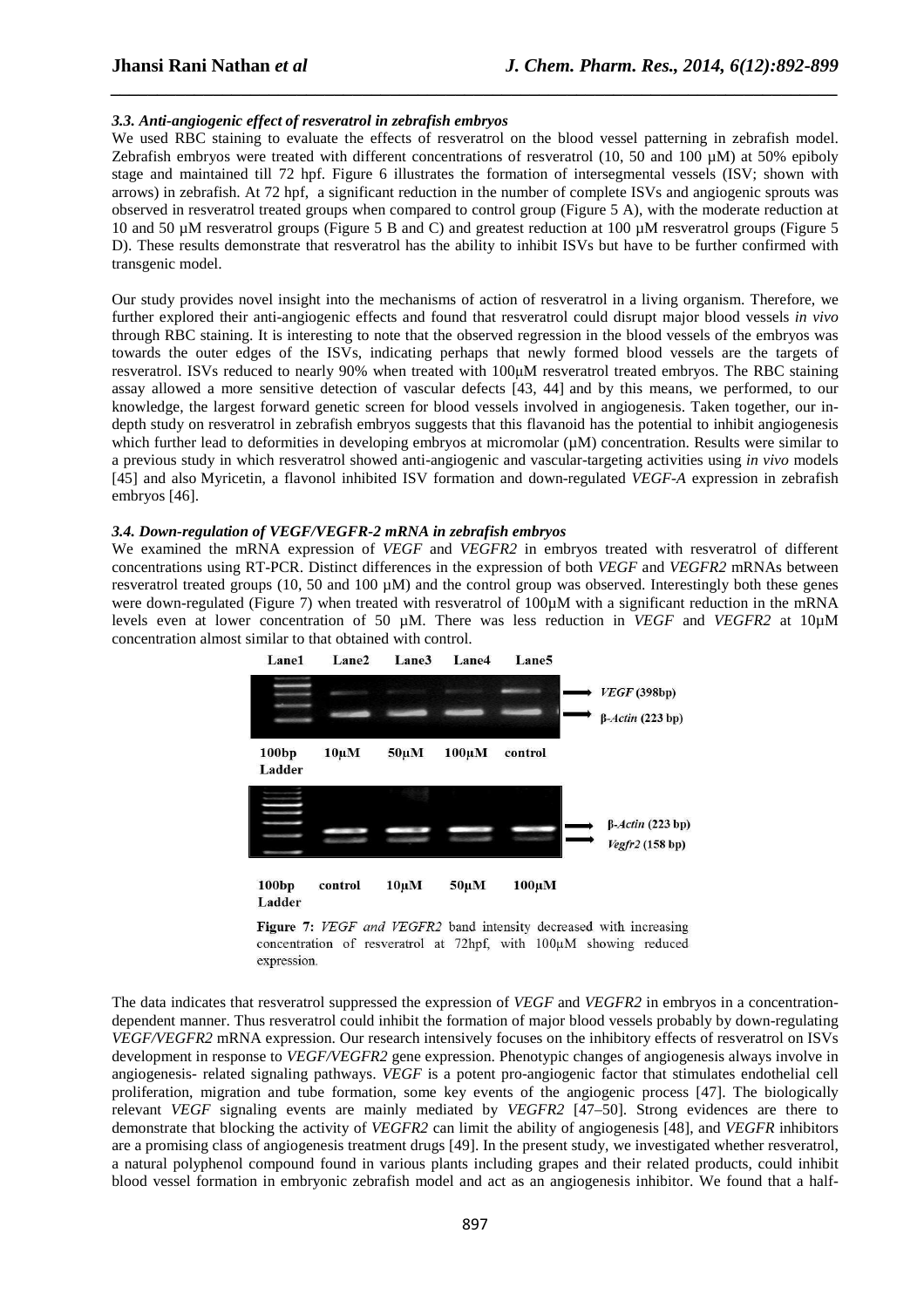maximum inhibitory concentration of 100µM resveratrol significantly blocked *VEGF* and *VEGFR2* gene expression suggesting resveratrol to be a potent *VEGF* and *VEGFR2* inhibitor [51].

*\_\_\_\_\_\_\_\_\_\_\_\_\_\_\_\_\_\_\_\_\_\_\_\_\_\_\_\_\_\_\_\_\_\_\_\_\_\_\_\_\_\_\_\_\_\_\_\_\_\_\_\_\_\_\_\_\_\_\_\_\_\_\_\_\_\_\_\_\_\_\_\_\_\_\_\_\_\_*

#### **CONCLUSION**

In this study, we report the novel biological functions of resveratrol as an inhibitor of angiogenesis in zebrafish embryonic model. Altogether, our study elucidates the mechanism of the anti-angiogenic activity of resveratrol at least in part. We have shown that resveratrol could inhibit angiogenesis through down-regulation of *VEGF/VEGFR2* gene expression at 100µM resveratrol, suppressing *VEGF* mediated signaling pathway which plays multiple roles in regulating neovascularization and inducing apoptosis in developing zebrafish embryos. Hence, our findings provide inspiration for further development of plant based compounds such as resveratrol and flavanoids as a novel *VEGFR2* inhibitor for the treatment of angiogenesis-related disorders.

#### **Acknowledgments**

Financial support from University Grants Commission - Rajiv Gandhi National Fellowship (UGC- RGNF) and University Grants Commission – Special Assistance Program (UGC- SAP) is gratefully acknowledged.

## **REFERENCES**

- [1] AR Quesada; R Mun˜oz-Cha´puli; MA Medina, *Med. Res. Rev.,* **2006**, 26, 483–530.
- [2] P Carmeliet, *Nature.,* **2005**, 438, 932–936.
- [3]J Folkman, *J. Natl. Cancer Inst.,* **1990**, 82, 4–6.
- [4] A Eberhard; S Kahlert; V Goede; B Hemmerlein; KH Plate; HG Augustin, *Cancer Res.,* **2000**, 60, 1388–1393.
- [5] A Compagni; G Christofori. *Br. J. Cancer.,* **2000**, 83, 1–5.
- [6] N Ferrara; RS Kerbel, *Nature.,* **2005**, 438, 967–974.
- [7] D Hanahan; RA Weinberg, *Cell.,* **2000**, 100, 57–70.
- [8] H Zhong; JP Bowen, *Curr. Top. Med. Chem.,* **2007**, 7, 1379–1393.
- [9] N Ferrara, *Endocr. Rev.,* **2004**, 25, 581–611.
- [10]J Folkman, *Cancer Res.,* **1974**, 34, 2109–2113.
- [11]P Carmeliet; RK Jain, *Nature.,* **2000**, 407, 249–257.
- [12]DF Dong; EX Li; JB Wang; YY Wu; F Shi; JJ Guo; et al. *Cancer Lett.,* **2009**, 285, 218–224.
- [13]D Hanhan; J Folkman, *Cell.,* **1996**, 86, 353–364.
- [14]E Tischer; R Mitchell; T Hartman; M Silva; D Gospodarowicz; JC Fiddes et al. *J. Biol. Chem.,* **1991**, 266, 11947–11954.
- [15]M Klagsbrun; PA D'Amore, *Cytokine Growth Factor Rev.,* **1996**, 7, 259–270.
- [16]I Zachary, *Am. J. Physiol. Cell Physiol.,* **2001**, 280, C1375–1386.
- [17]N Ferrara, *Oncologist.,* **2004**, 9, 2–10.
- [18]RS Kerbel; BA Kamen, *Nat. Rev. Cancer.,* **2004**, 4, 423–436.

[19]J Holash; S Davis; N Papadopoulos; SD Croll; L Ho; M Russell; et al, *Proc. Natl. Acad. Sci*., **2002**, 99, 11393– 11398.

- [20]MEM Noble; JA Endicott; LN Johnson, *Science.,* **2004**, 303, 1800–1805.
- [21]N Ferrara; HP Gerber; J LeCouter, *Nat. Med.,* **2003**, 9, 669–676.

[22]A Veeravagu; AR Hsu; W Cai; LC Hou; VC Tse; X Chen, *Recent Patents Anticancer Drug Discov.,* **2007**, 2, 59–71.

- [23]FV DeFeudis; V Papadopoulos; K Drieu, *Fundam. Clin. Pharmacol.,* **2003**, 17, 405–417.
- [24]P Bu¨chler; HA Reber; MW Bu¨chler; H Friess; RS Lavey; OJ Hines, *Cancer.,* **2004**, 100, 201–210.
- [25]N Ferrara; RS Kerbel, *Nature.,* **2005**, 438, 967–974.
- [26]SX Cai, *Recent Patents Anticancer Drug Discov.,* **2007**, 2, 79–101.
- [27]C Kanthou, GM Tozer, *Expert Opin. Ther. Targets.,* **2007**, 11, 1443–1457.
- [28]AJ Gescher, *Planta. Medica.,* **2008**, 74, 1651–1655.
- [29]E Bråkenhielm; R Cao; Y Cao, *FASEB J.,* **2001**, 15, 1798-800.
- [30]K Iguara; T Ohta; Y Kuroda; K Kaji, *Cancer Letters.,* **2001**, 171(1), 11-16.
- [31]U Langheinrich, *Bioessays.,* **2003**, 25, 904–912.
- [32]AD Crawford; CV Esguerra; PAM de Witte, *Planta Medica.,* **2008**, 74, 624–632.
- [33]JS Eisen, *Cell.,* **1996**, 87, 969-977.
- [34]MC Fishman, *Proc. Natl. Acad. Sci.,* **1999**, 96, 10554-10556.
- [35]WL Seng; K Eng; J Lee; P McGrath, *Angiogenesis.,* **2004**, 7, 243-53.

[36]M Westerfield. The Zebrafish Book. Guide for the Laboratory Use of Zebrafish (Danio rerio), 4th Edition, Univ. of Oregon Press, Eugene, **2000**.

[37]CB Kimmel; WW Ballard; SR Kimmel; B Ullmann; TF Schilling, *Dev. Dyn.,* **1995**, 203, 253–310.